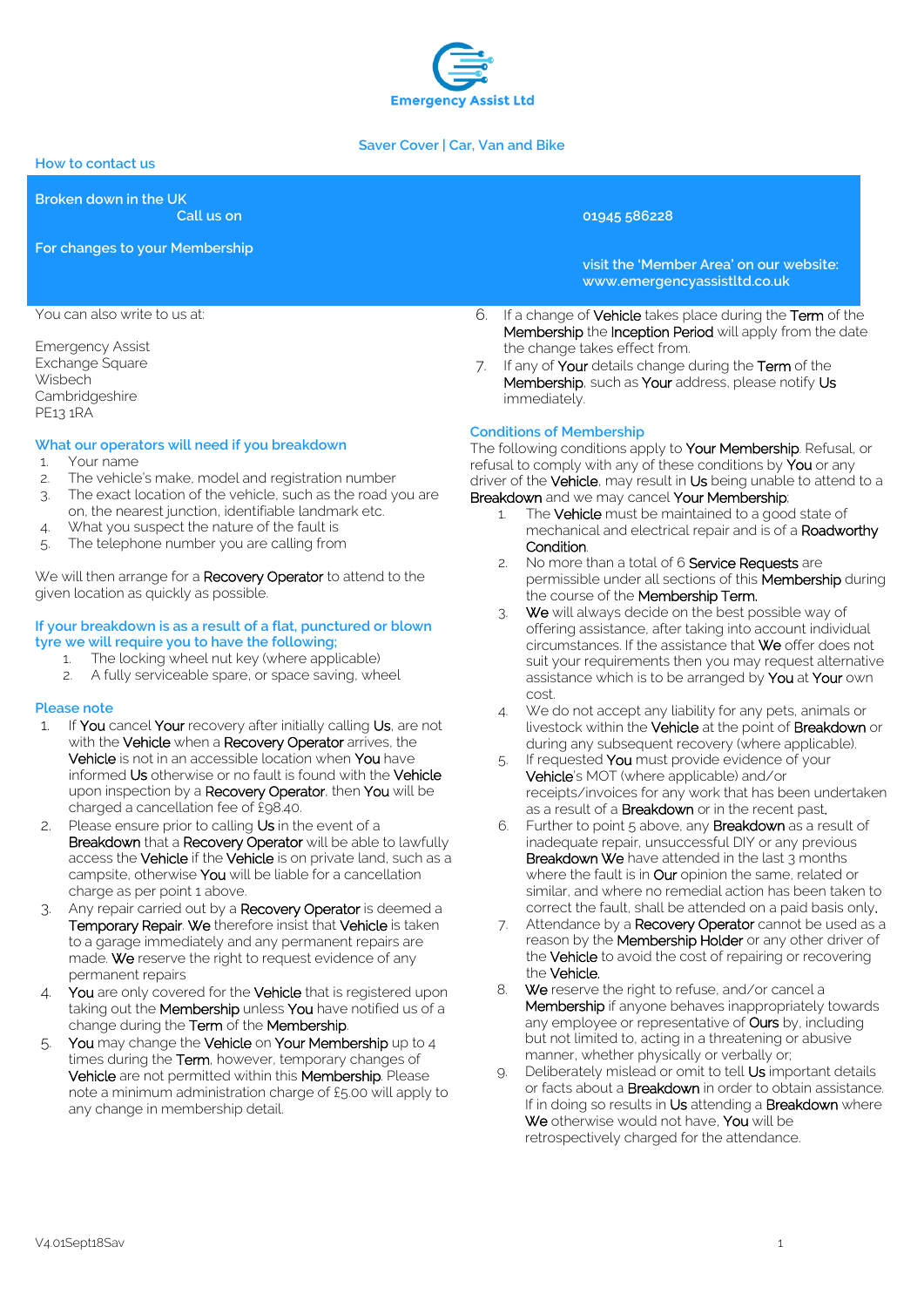### **Definition of Words**

Within this Membership Wording certain words have a special or specific meaning. These words will appear throughout this Membership Wording in bold type and start with a capital letter

### Accident

Means where the **Vehicle** is involved in an incident that happens unexpectedly and unintentionally.

### Breakdown / Broken Down

Means the Vehicle has ceased to function as a result of an electrical or mechanical failure, including the failure of the Vehicle's battery and/or tyres, but not as a result of fire, flood, theft or act of vandalism. This also extends to Misfuelling. The failure of a component (e.g. heating or air condition system) does not constitute a **Breakdown** unless it results in the Vehicle ceasing to function. The illumination of any of the Vehicle's warning lights does not constitute a Breakdown. In this instance, You need to make Your way to a place of repair, and any **Breakdown** cover within this Membership will not apply.

#### Caravan / Trailer

Means any caravan or trailer that adheres to the following specifications:

| Max Weight (gross) | Max Lenath                                           | Width<br>Max                                  |
|--------------------|------------------------------------------------------|-----------------------------------------------|
| 3.5 tonnes         | 7.0 metres (23 feet) excluding draw bar and coupling | * metres (8 feet)<br>$\mathcal{A}\mathcal{A}$ |
|                    |                                                      |                                               |

### Home

Means the address where the Membership Holder lives permanently as shown on Your Membership Details

#### • Inception Date

Means the date with which your Membership commences as stated on Your Membership Details.

#### • Inception Period

Means a period of 48 hours from the Inception Date before You, or anyone driving the Vehicle, is able to make a Service Request on

# this Membership.

## • Market Value

Means a reasonably determined value for Your Vehicle, using recognised industry data, based upon, but not limited to, vehicles of an equivalent age, make, model and mileage.

#### • Membership

Means the terms and conditions contained herein, along with Your Membership Details, which forms the basis of the agreement between Us and You.

### • Membership Holder

## Means the person named on the **Membership Details**

Membership Details

Means the document containing important information about Your Membership which must be read in conjunction with the

## Membership Wording.

### • Membership Wording

Means this document and the terms and conditions contained herein.

### • Misfuel / Misfuelling

Means where the Vehicle has been fuelled with an incorrect fuel type.

#### • Non-Commercial Use

Means the Vehicle is used solely for personal reasons and not in conjunction with any delivery service or service involving carriage of goods or being used for public or private hire..

#### • Recovery Operator

Means any person appointed or instructed by Us to provide breakdown assistance services on our behalf.

#### • Roadworthy Condition

Means that the Vehicle has been maintained in line with the manufacturer's quidelines, holds a current UK MOT certificate where appropriate and there are no known faults with the Vehicle.

#### Service Request

Means any request for assistance, service or a benefit under any section of this Membership.

#### • Temporary Repair

## Means a repair affected at the roadside by a Recovery Operator

#### Term

Means the duration of this Membership, which is for 12 months, commencing from the Inception Date as stipulated on Your Membership Details

## **•** Territorial Limits

Means England, Scotland, Wales, Northern Ireland, Jersey, Guernsey and the Isle of Man.

## • Vehicle

Means any private car, van, motorcycle or moped which complies with the following specifications and is used for Non-Commercial Use. Please note that Campervans and Motorhomes are excluded from this membership

| $\cdots$<br>Max<br>(aross)<br>, Weiaht | Max<br>enath<br>ا ب ب                                                                                                  | Width<br>Max                                          |
|----------------------------------------|------------------------------------------------------------------------------------------------------------------------|-------------------------------------------------------|
| 3.5 tonnes                             | $\overline{\phantom{a}}$<br>†∆∆†`<br>m <sub>o</sub><br>THEU<br>╶<br>n r<br>ושטעו<br>◝∸<br>$\smile\smile$<br>$\cdot$ ). | $\sqrt{2}$<br>†∆∆t<br>metres<br>౿<br>ーレーレ<br><u>.</u> |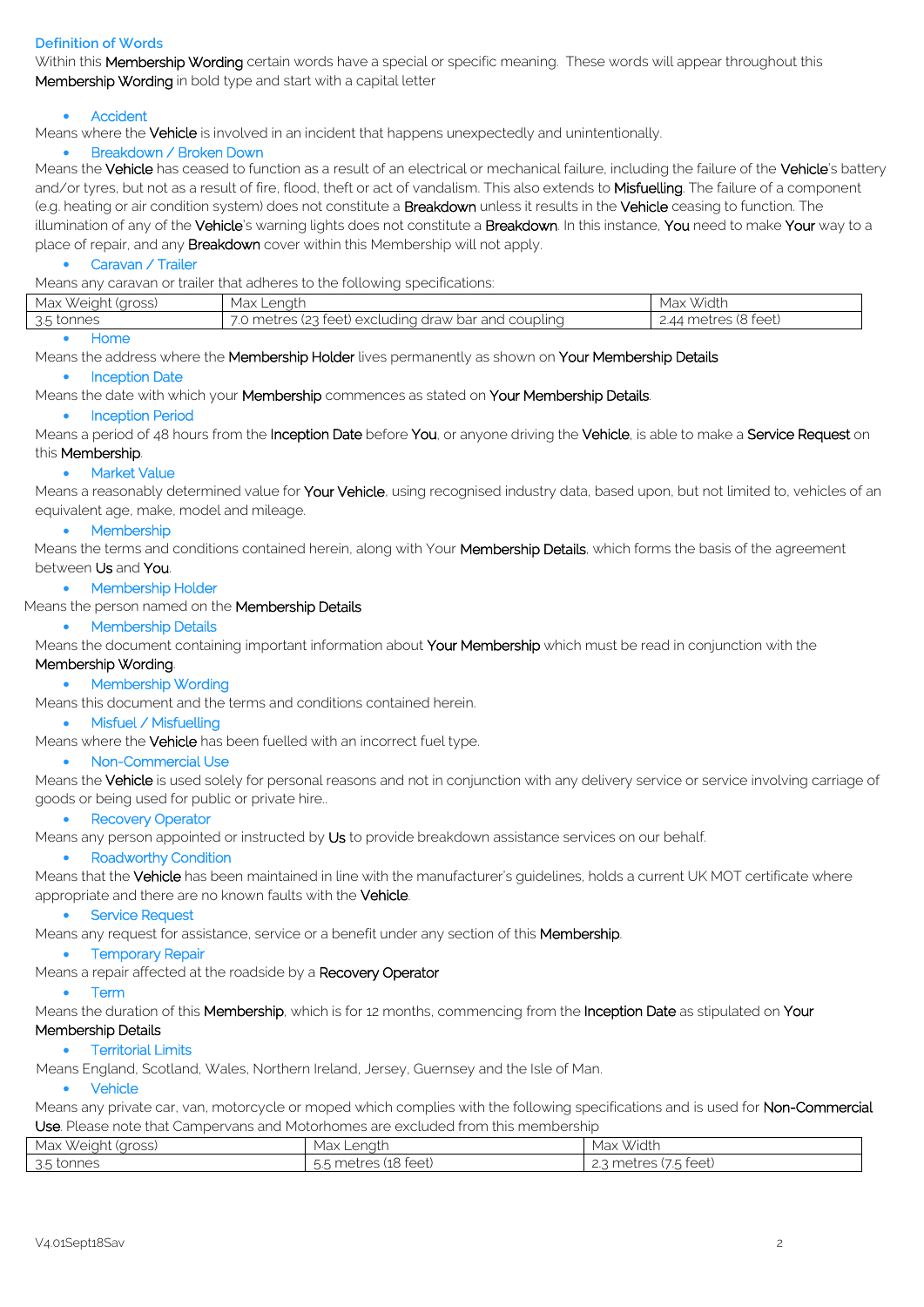## We / Us / Our

Means Emergency Assist Limited of Exchange Square, Wisbech, Cambridgeshire, PE13 1RA

• You / Your

Means the person named on the **Membership Details**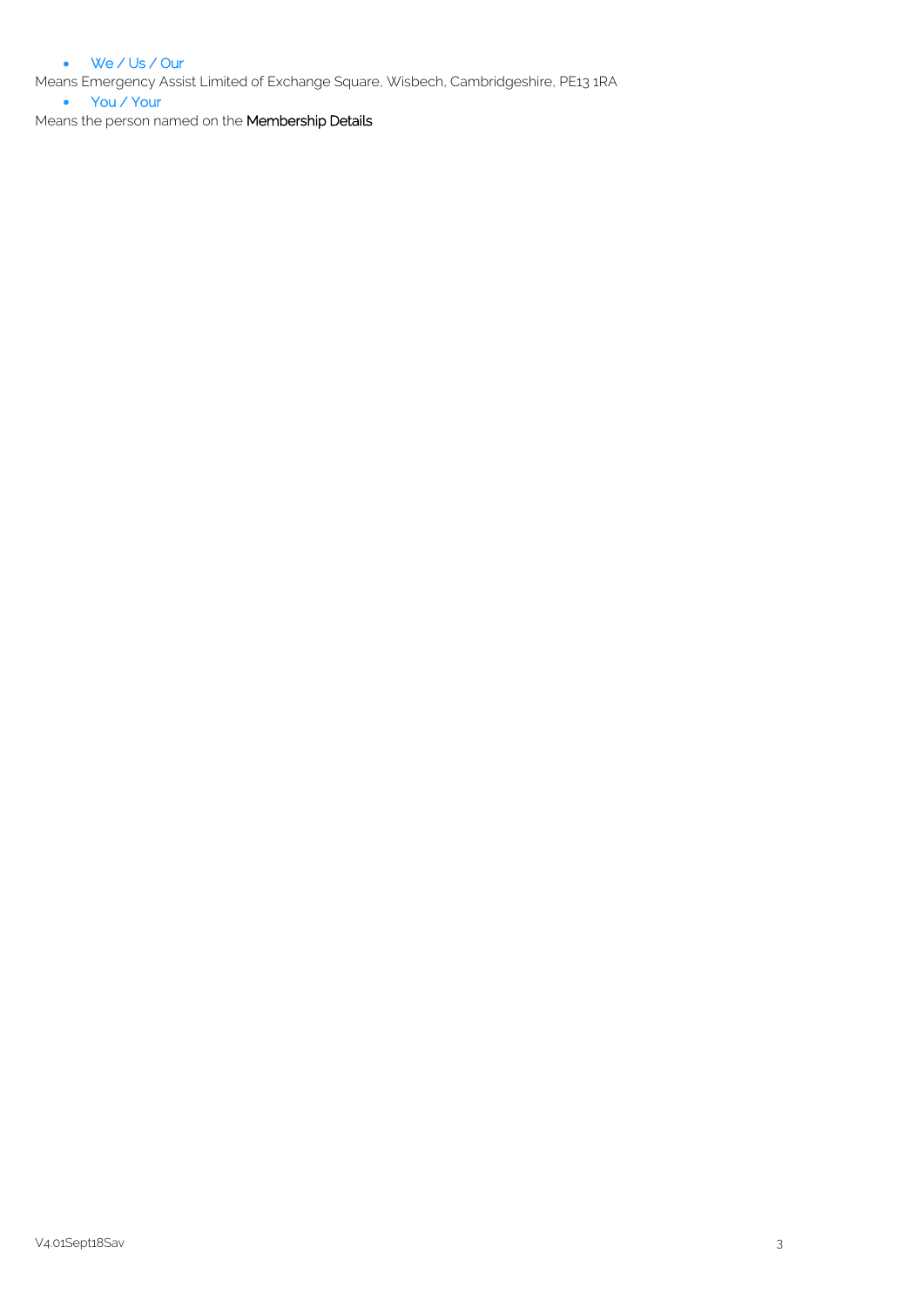### **Your Membership**

**Sub Section A)** If Your Vehicle has Broken Down within the Territorial Limits of this Membership, and more than ¼ mile from Your Home as established by Us, We will instruct a Recovery Operator to either;

- 1. Attend the scene of the **Breakdown** and where possible carry out a Temporary Repair, or,
- 2. Recover the **Vehicle** to a suitable garage straight away. The garage maybe chosen by You however must be within a 25 mile radius of the site of Breakdown as measured by Us.

One of the above options will be arranged by Our experienced team with all factors taken into consideration, such as, but not exhaustive to; the time of day, type of repair required, number of passengers, Your location.

Important: In the event the Breakdown is as a result of a flat, blown or punctured tyre the following will apply:

- 1. If You have an accessible and serviceable spare, or space saver wheel, along with any relevant locking wheel nut key (where applicable), a Recovery Operator will replace the wheel.
- 2. If neither the relevant locking wheel nut key is present or an accessible and serviceable spare, or space saver wheel, then We shall source a mobile tyre fitter (where available) to attend. The call out charge of this shall be covered within Your Membership, but the cost of any parts or tyre(s) required will be at Your cost.
- 3. Where a mobile tyre fitter is unable to be sourced We shall recover Your Vehicle to the nearest garage able to effect a repair. This is where **Our** assistance will end.
- 4. The maximum payable for any Service Request from any one **Breakdown**, including any reimbursement costs, is £1500.00, or the current Market Value of the vehicle, whichever is lower.

## **General Exclusions**

The following exclusions apply to all sections of **Your** Membership;

- 1. Any Service Request made within the Inception Period
- 2. If the Vehicle is not in a Roadworthy Condition at the time of Breakdown.
- 3. No Service Request is eligible as a result of an Accident.
- 4. No Service Request is eligible as a result of running out of fuel, including but not limited to, petrol, diesel, electrical charge or hydrogen.
- 5. Any Service Request resulting from the Vehicle's lights, radio or any chargers being left on unintentionally, or otherwise, by anyone.
- 6. Any Vehicle that is being used, or has been modified for use, in motor racing, rallies, speed or endurance events, or for anything other than Non-Commercial Use.
- 7. Any Vehicle which requires specialist repairs as a result of modification of any kind unless previously agreed by Us.
- 8. Any liability or consequential loss being placed, or charged, upon Us as a result of assistance being provided by a Recovery Operator.
- 9. A garage or other place of repair undertaking work on Your Vehicle will be acting as an agent on Your behalf and as such We bear no responsibility or liability for any advice, work or action undertaken, or given, by them.
- 10. Any charges incurred by You prior to notification of Breakdown to Us.
- 11. Any campervan or motorhome
- 12. The cost of any parts, components, lubricants or materials required to repair Your Vehicle
- 13. The reimbursement of any charges for food, drink, telephone calls, fuel, oil or any other incidental expenses.
- 14. Any charges incurred by You where providing assistance under this **Membership** would be deemed unlawful.
- 15. Any Breakdown where Your Vehicle is not accessible when We have been informed otherwise.
- 16. The cost of any specialist recovery equipment required as a result of Your Vehicle being in an inaccessible location
- 17. Recovery of Your Vehicle which cannot be undertaken in a safe and legal manner.
- 18. Any Service Request where money is owed to Us under this Membership.
- 19. Any Service Request for, or arising from, loss or damage to the contents of, or within, Your Vehicle.
- 20. Any toll charges, ferry charges, parking charges or traffic congestion charges incurred as a result of recovering Your Vehicle.
- 21. Any charges or costs incurred by **You** as a result of You deciding to scrap Your Vehicle.
- 22. We are not chargeable, or liable, as the result of a **Breakdown** for any financial loss you may incur, such as, but not limited to, loss of earnings, missed appointments or missed flights, trains or other prepurchased transport tickets.

## **Nature Of Emergency Breakdown Cover**

Recovery Operators are trained and equipped to undertake temporary roadside repairs where applicable and are not in a position to comment on the general roadworthiness or safety of a vehicle, before, during or after a **Breakdown** or repair. Furthermore, the completion of an emergency repair cannot be taken to signify, or in any way guarantee, the general roadworthiness of the **Vehicle** concerned and attention should always be sought from a garage or alternative place of repair.

## **Matters Outside Of Emergency Assist's Reasonable Control**

Whilst our top priority is meeting the service needs of Our membership holders, Our resources are finite and this may not always be possible. We shall not be liable for failing to accept a Service Request where we are faced with circumstances that are outside our reasonable control. Events which might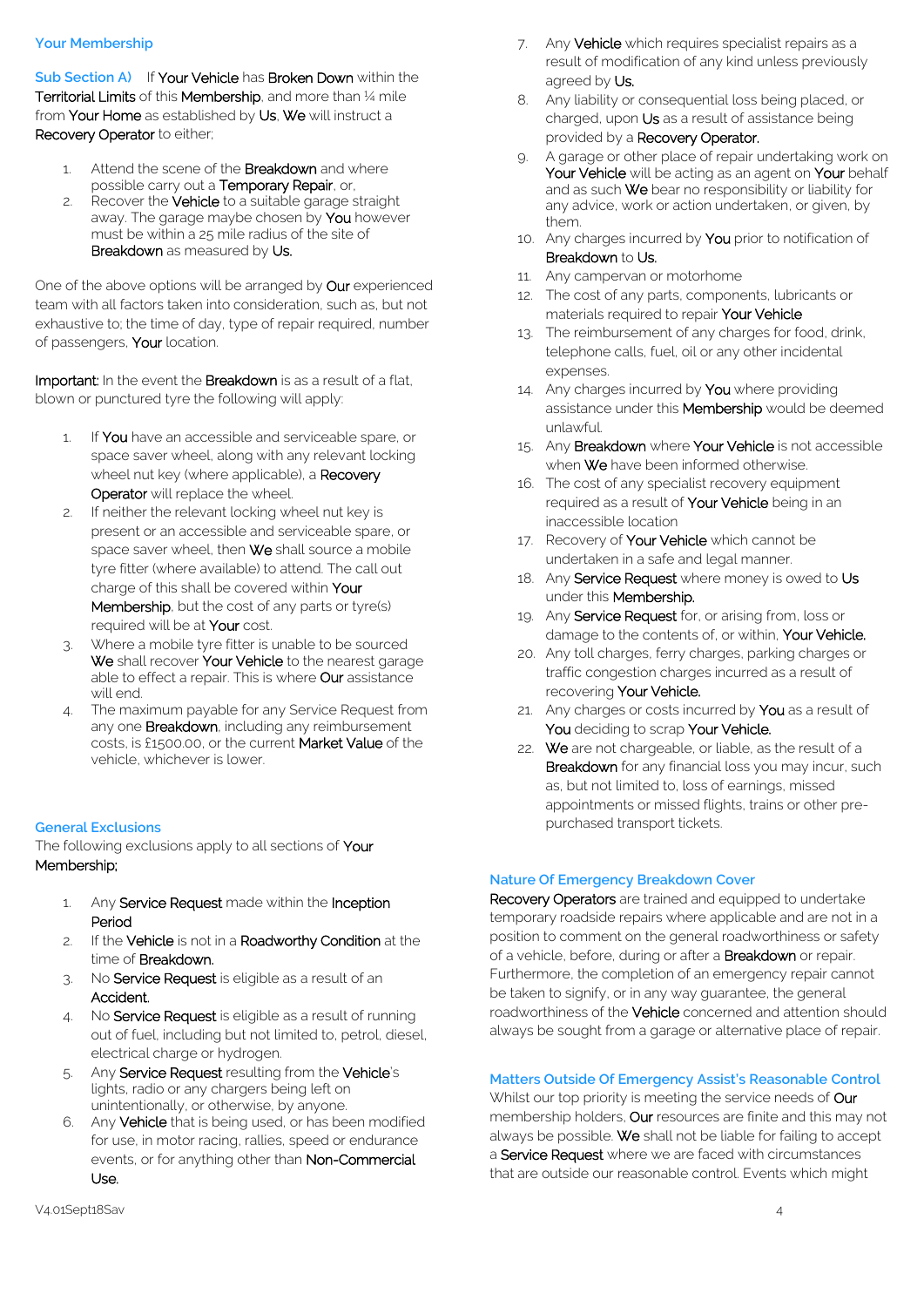constitute this include, but are not limited to; acts of God, outbreak of hostilities (where war has been declared or not), riot, civil disturbance, acts of rebellion or revolution, acts of terrorism, acts of government or authority (including the refusal or revocation of any licence or consent), acts of invasion, fire, subsidence, explosion, flood, snow, fog or other bad weather conditions, roads that are not reasonably accessible by Us, equipment or systems failures, shortages of fuel or other necessary supplies, failure of telecommunications lines or systems, default of suppliers or sub-contractors, theft, pressure waves caused by aircraft or any other airborne devices, malicious damage, strike, lock out or industrial action of any kind.

### **What To Do If You Have A Complaint**

We realise that things can go wrong and there may be occasions when You feel that We have not provided the Membership or service You expected. When this happens We want to hear about it so that We can try to put the matter right.

If You wish to register a complaint please contact Us in one of the following ways;

Email: complaints@emergencyassistltd.co.uk

Writing: Complaints Department Emergency Assist Exchange Square **Wisbech Cambridgeshire** PE13 1RA

### **How We Use The Information About You**

As a data controller, we collect and process information about you so that we can provide you with the products and services you have requested. This will include your name, address, risk details and other information which is necessary for us to:

- meet our contractual obligations to you;
- issue you this service agreement;
- deal with any requests for assistance that you may have
- service your membership ; and,

detect, investigate and prevent activities which may be illegal or could result in your policy being cancelled or treated as if it never existed.

In order to administer your membership and deal with any service requests, your information may be shared with trusted third parties. This will include third party administrators including contractors, investigators and claims management organisations where they provide administration and management support on our behalf. Some of these companies are based outside of the European Union where different data privacy laws apply. Wherever possible, we will have strict contractual terms in place to make sure that your information remains safe and secure.

We will not share your information with anyone else unless you agree to this.

#### **Processing Your Data**

Your data will generally be processed on the basis that it is: necessary for the performance of the contract that we have with you;

is in the public or your vital interest: or

for our legitimate business interests.

If we are not able to rely on the above, we will ask for your consent to process your data.

### **How We Store and Protect Your Information**

All personal information collected by us is stored on secure servers which are either in the United Kingdom or European Union.

We will need to keep and process your personal information during the period of membership and after this time so that we can meet our obligations or to deal with any reasonable requests from any authorities.

We also have security measures in place in our offices to protect the information that you have given us.

### **How You Can Access Your Information and Correct Anything Which Is Wrong**

You have the right to request a copy of the information that we hold about you. If you would like a copy of some or all of your personal information please contact us by email or letter as shown below:

Email address: enquiries@emergencyassistltd.co.uk Postal Address: Exchange Square, Wisbech, Cambridgeshire, PE13 1RA

This will normally be provided free of charge, but in some circumstances, we may either make a reasonable charge for this service, or refuse to give you this information if your request is clearly unjustified or excessive.

We want to make sure that your personal information is accurate and up to date. You may ask us to correct or remove information you think is inaccurate.

If you wish to make a complaint about the use of your personal information, please contact our Complaints Manager using the details above. You can also complain directly to the Information Commissioner's Office (ICO). Further information can be found a[t https://ico.org.uk/](https://ico.org.uk/)

## **Cancellation Of Your Membership**

You can cancel Your Membership within the first 14 days of the Membership Inception Date. Unless You have made a Service Request during this period We shall refund Your premium in full less a £10 administration charge.

If You have made a Service Request during the first 14 days, or cancel Your Membership after this period, then there will be no refund of premium due to You.

We will automatically cancel Your Membership without refund if You make more than the maximum number of permissible Service Requests during the Membership Term. We reserve the right to suspend Your Membership if a Service Request has been successfully made to which it transpires that We should not have provided assistance under this Membership, until such time as the callout and repair costs incurred by Us are reimbursed to Us in full. If You, after being notified of such costs and suspension of Your Membership, fail to reimburse Us within a reasonable period of time, We reserve the right to cancel Your Membership by giving You 14 days written notice to Your Home address as held by Us.